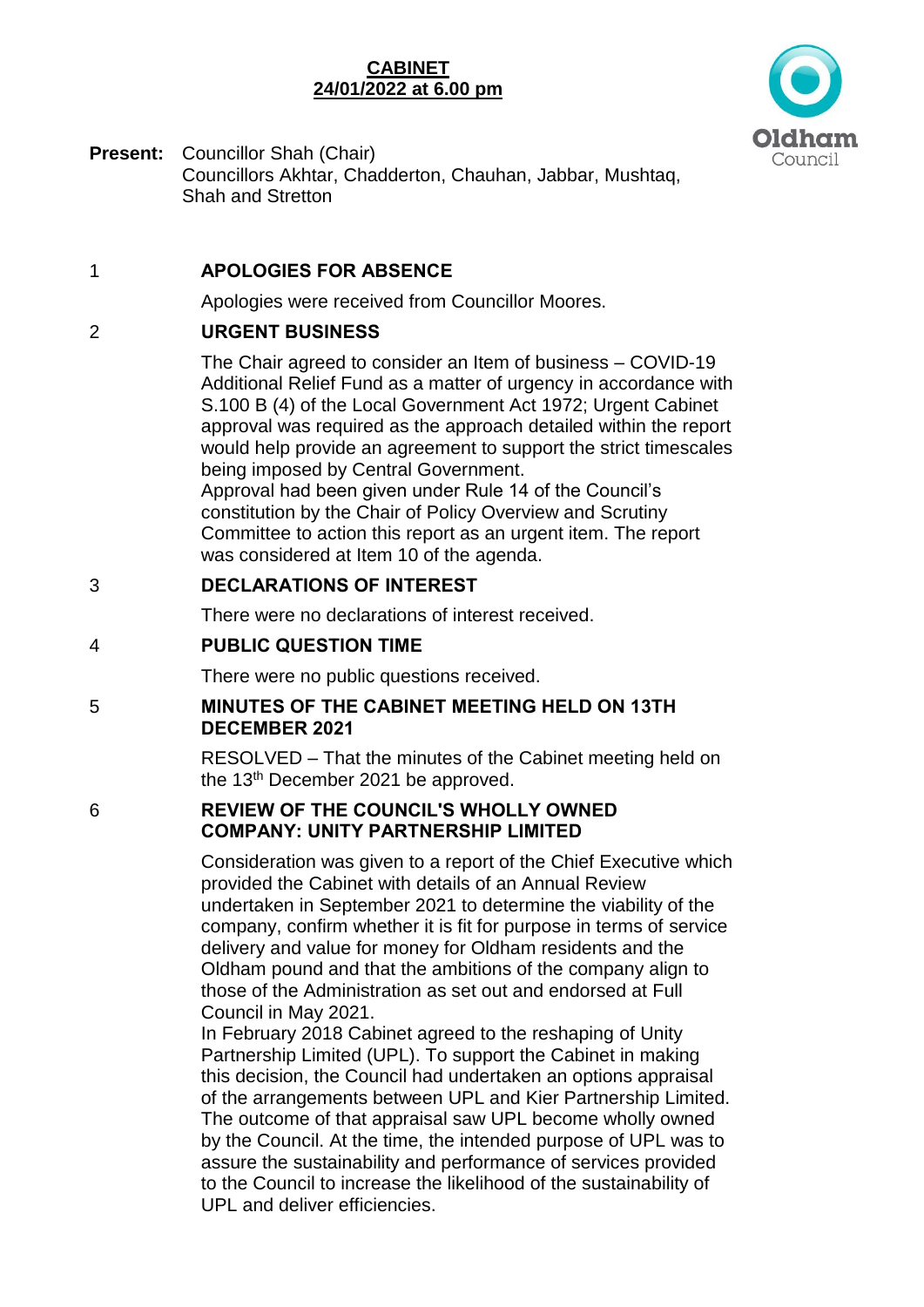As part of UPL becoming wholly owned by the Council a Partnership Agreement was entered into and this confirmed that annual reviews of the arrangements would be undertaken. The Agreement provided details of the services provided by UPL on behalf of the Council and consisted of:



- Highways
- Property Services
- Revenues and Benefits (Exchequer Services)
- Contact Centre
- $\bullet$  ICT
- Payroll (including Recruitment)
- Consultancy (Business Change Services)

An updated Agreement from September 2019 was due to expire at the end of the initial term on 31 August 2020, but a Deed of Variation was entered into to extend the Agreement for a further period of five years, subject to annual review.

Due diligence in respect of all options had been undertaken by a team of council officers representing the key relevant areas; the outcomes of which are set out in various sections in this report. This review was now complete, and the report set out the outcome and recommended approach going forward for the Council.

Members spoke upon and welcomed the report.

Options/alternatives considered

Option 1 – Continue as is. For the reasons set out earlier in this paper – this option is not recommended.

Option 2 – mixed model of delivery. A mixed model of services provided by the Council and UPL could be developed where either additional Council Services transfer to UPL and/or more services transfer back to the Council. Again, for reasons set out in this paper – this option is not recommended.

Option 3 – Transfer services back to the Council and retain UPL as a wholly owned company for a minimum period of 12 months whilst the Council considers its delivery vehicle for Traded Services.

RESOLVED – That:

- 1. The position outlined in this report in relation to the review and the subsequent options arising from this be noted.
- 2. The options set out for the direction of travel and future model for services currently provided by UPL to the Council were considered and noted.
- 3. The Chief Executive in consultation with the Director of Finance, Director of Legal and Director of Workforce and Organisational Design be given delegation to undertake appropriate consultation with all staff, Trade Unions and Partners setting out the view to transition staff and services provided by Unity Partnership Limited to the Council under TUPE arrangements.
- 4. The Partnership Agreement between the Council and UPL be terminated and in doing so, the Director of Legal Services or their nominated representative be authorised to sign all appropriate documentation necessary for the purpose of implementing the recommended option.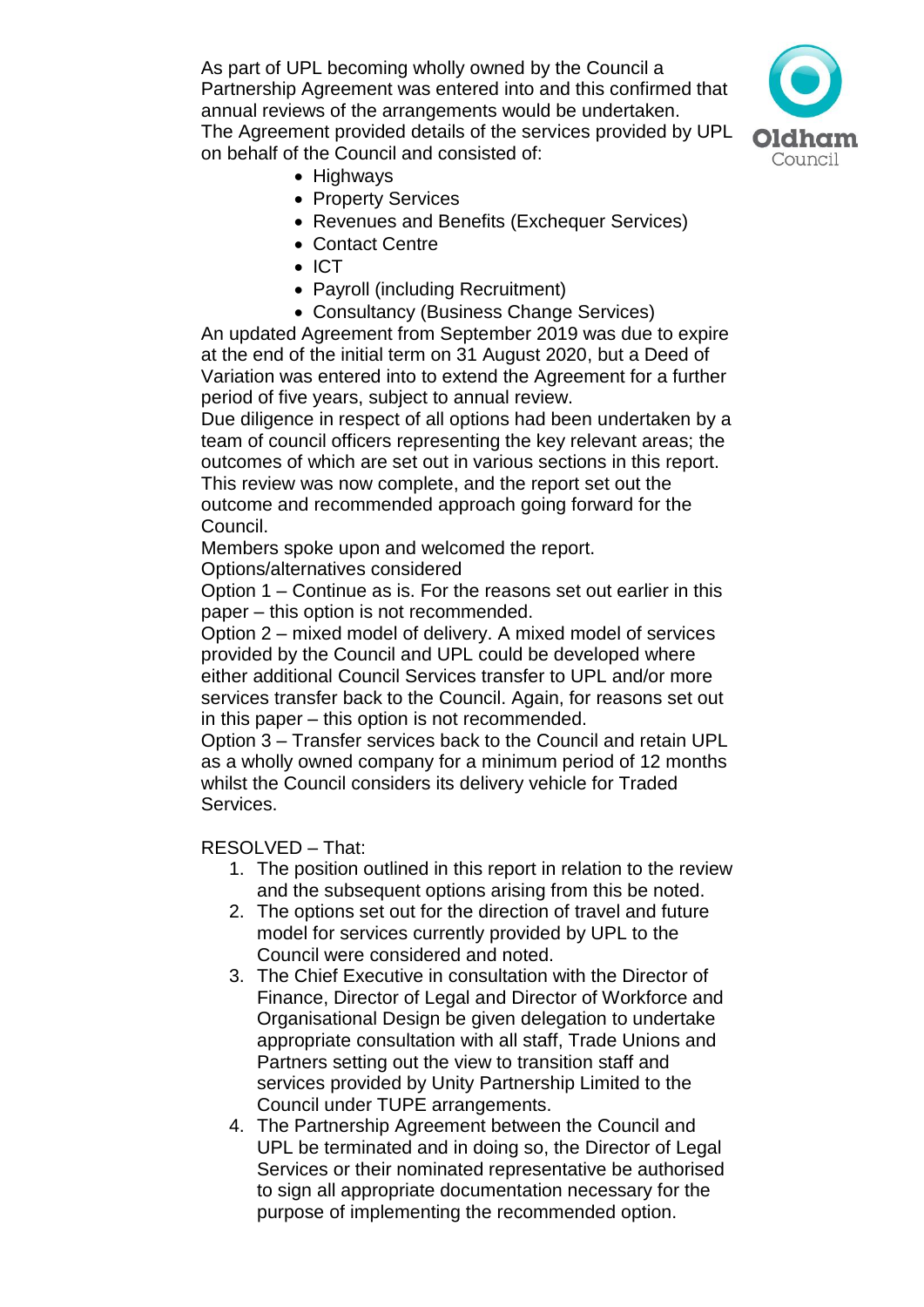5. The Unity Partnership Limited Company would continue to trade for a minimum period of 12 months whilst a review of how the Council delivered Traded Services was undertaken. It was expected this review would be presented for consideration before January 2023.



6. The Chief Executive and Head of Paid Service of the Council be appointed the Council's Shareholder representative of Unity Partnership Limited whilst it continued to trade.

#### 7 **COUNCIL TAX TAX BASE AND NON-DOMESTIC RATES TAX BASE FORECAST 2022/23**

Consideration was given to a report of the Director of Finance which provided the Cabinet with the Council Tax Tax Base and provisional Non-Domestic Rates (NDR) Tax Base forecast for 2022/23 which would underpin the forthcoming Council Budget and Medium-Term Financial Strategy scheduled for consideration at Budget Council on 2nd March 2022. The report also sought delegated authority to finalise the 2022/23 Non-Domestic Rates (Business Rates) forecast in order to reflect up to date Non-Domestic Rates details to be submitted to Central Government via the annual NNDR 1 return by the statutory deadline of 31 January 2022.

The report set out information on the Council Tax Tax Base for 2022/23 using the most up to date valuation list and all other information and estimates available.

The total number of chargeable properties included in the Council Tax Tax Base calculation in Oldham for 2022/23 was 95,640. This figure was reduced to 86,700.8 after allowing for discounts and exemptions and translates to the equivalent of 68,910.7 Band D properties. After applying adjustments for the Local Council Tax Support scheme offset by the additional charging for empty properties and an anticipated increase in the number of properties to be included in the valuation list over the forthcoming year, the number of Band D equivalent properties reduced to 59,379.8. The final Tax Base after the application of the anticipated collection rate of 96.75% was 57,450 which was an increase of 250 when compared to the Council Tax Tax Base for 2021/22 of 57,200.

The 2022/23 Tax Bases for Saddleworth and Shaw and Crompton Parish Councils of 8,833 and 5,548 respectively, were been calculated using the same methodology.

Statute required local billing authorities to prepare and submit to the Department of Levelling Up, Housing and Communities (DLUHC) a locally determined and approved Business Rates forecast through the NNDR 1 return by 31 January each year. This forecast would be used to determine the 2022/23 "demand" and payment schedule for Business Rates between Oldham Council and the Greater Manchester Combined Authority. Being a participant in the Greater Manchester 100% Rates Retention Pilot Scheme which was confirmed for the financial year 2022/23 in the Provisional Local Government Finance Settlement announced on 16 December 2021 meant the Council no longer paid a share of Business Rates to Central Government. Instead, Oldham currently retained 99% of the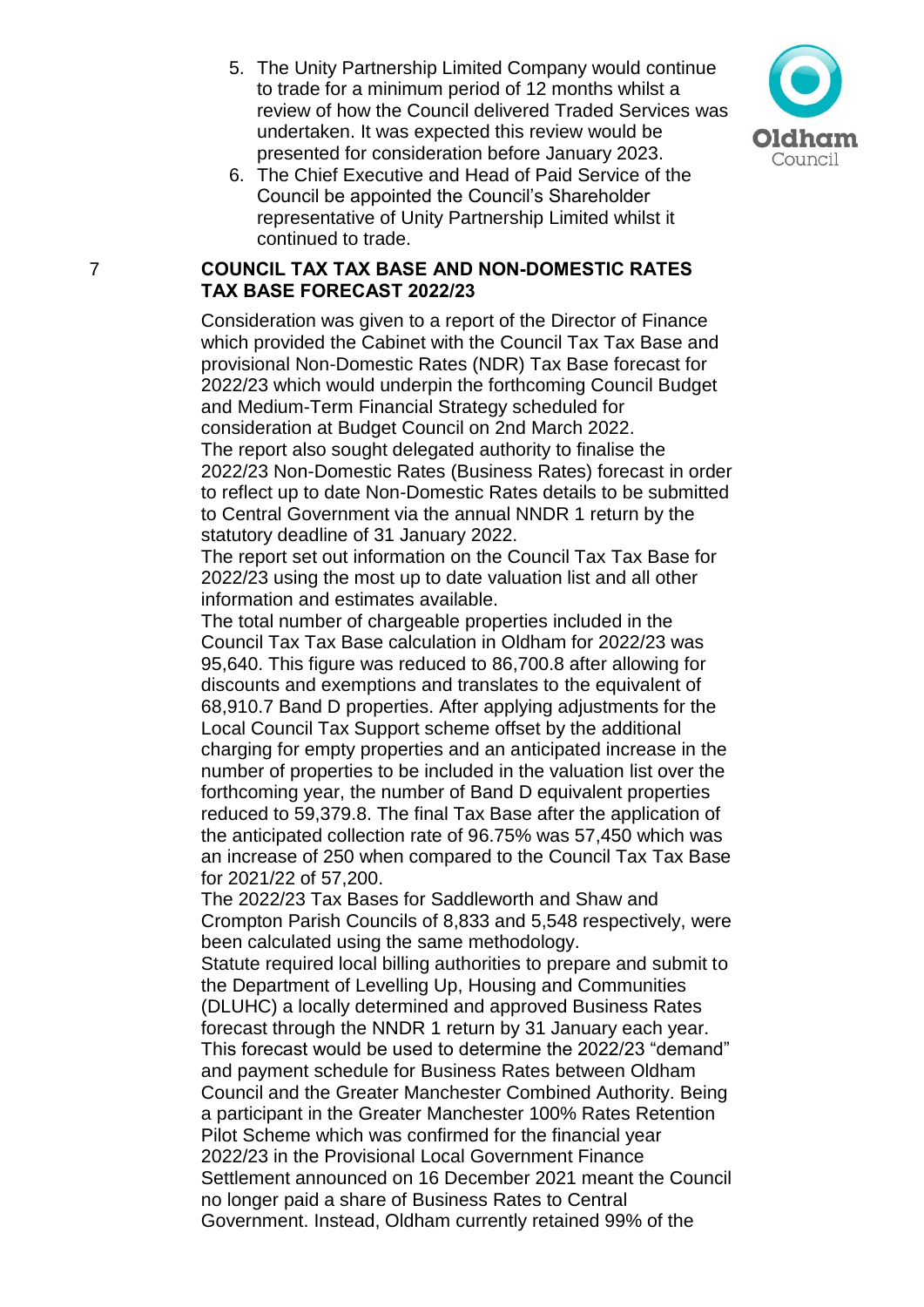income with 1% being paid to the Greater Manchester Combined Authority for Fire and Rescue services. The estimated rating income for 2022/23 attributable to Oldham Council was currently £48.605m which was a decrease of £2.014m compared to 2021/22. This was due to Business Rates reliefs being announced thus reducing the sum billed with the Council receiving compensating grant instead.



Delegation was sought to enable the Business Rates forecast to be updated to take account of up to date Non-Domestic Rates information, enabling the submission to Central Government of the annual NNDR 1 return by the statutory deadline of 31 January 2022.

As the 100% Business Rates retention regime was continuing, the Council had assumed a benefit of approximately £2.720m from the pilot scheme for 2022/23. The Council could retain 50% of this benefit with the balance attributable to the GMCA. The Council's share, £1.360m would be made available to support the 2022/23 budget whilst the GMCA share would be transferred to a reserve to be paid to the GMCA once the final position had been agreed. These figures would only be confirmed at the end of 2022/23.

The preparation of Council Tax and Business Rates taxbases was being undertaken during a period of unprecedented uncertainty and volatility.

The COVID-19 pandemic and recent Government announcements relating to extended retail relief had continued to reduce both the Council Tax and Business Rates income collected in 2021/22 to the extent that an income deficit of £7.741m was projected for the Council at the end of 2021/22 (this is initially accounted for in the Collection Fund). However as Central Government is providing grants in lieu of business rates, specifically for the provision of Extended Retail Relief, current estimates are that there will be grant received of £9.045m which removes the deficit and allows the use of £1.304m of additional resources to support the 2022/23 budget.

#### Options/alternatives considered

The Council has little discretion in the calculation of the number of properties incorporated into the Council Tax Tax Base given the legislative framework that is in place. However, there is some discretion in estimating the number of new properties that will be included on the Council Tax register during 2022/23 and the change to the number of claimants of Council Tax Reduction. A prudent view has been taken in this regard. The main area for an alternative approach is over the level of assumed collection rate. An increase in the collection rate would boost the anticipated Council Tax income and a decrease in the rate would decrease income. The Council has chosen to maintain its 2021/22 collection rate at 96.75%. This decision had been influenced by prevailing economic circumstances and current trends in collection rates.

The NNDR1 return generated the figures upon which the Business Rates Tax Base was prepared. It is not therefore appropriate to consider an alternative approach. However, as the figures included on the NNDR1 return on 31 January 2022 may vary from the estimated level, delegation was sought to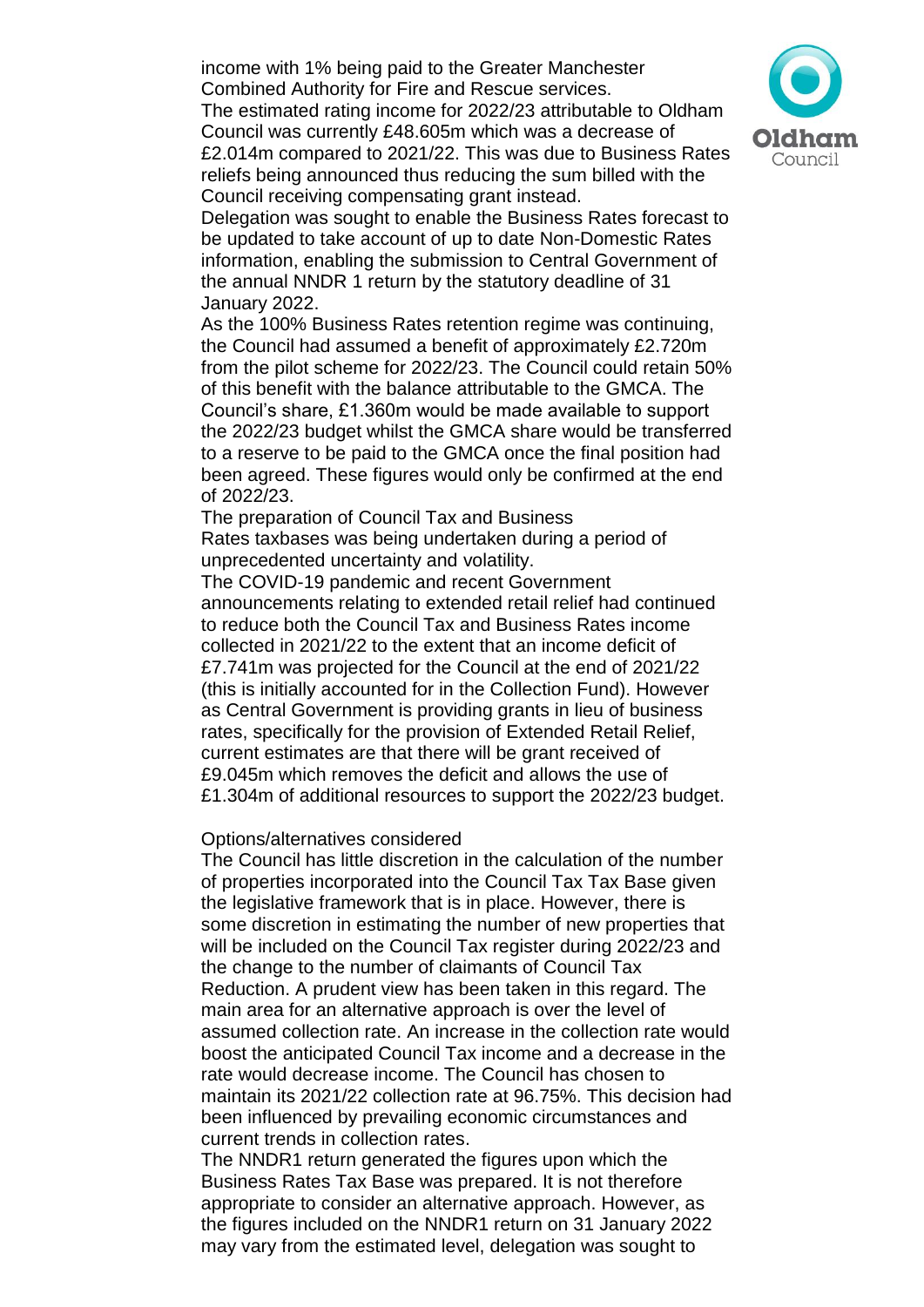allow the opportunity to revise the Business Rates forecast and approve a revised and more accurate position for budget setting.

RESOLVED – That:

1. The Council Tax Tax Base for 2022/23 at 57,450 Band D equivalent properties be approved.

Council

- 2. The latest estimate for 2022/23 Business Rates revenue that was attributable to Oldham Council as being £48.605m be approved
- 3. The drawing down from the Collection Fund of £2.720m of Business Rates retention gains anticipated for 2022/23, of which the Council would utilise £1.360m (50%) be approved.
- 4. The Tax Bases fr Saddleworth and Shaw and Crompton Parish Councils of 8,833 and 5,548 respectively be noted.
- 5. The decision to vary the final Business Rates forecast and hence the Business Rates Tax Base, if required, be delegated to the Director of Finance in consultation with Deputy Leader and Cabinet Member for Finance and Low Carbon.

### 8 **POSITIVE STEPS CONTRACT EXTENSION FOR TARGETED YOUTH SUPPORT LOTS 2 AND 3**

Consideration was given to a report of the Director of Education, Skills and Early Years which sought approval to exercise an existing option to extend the contract for targeted Youth Support Lots 2 and 3 currently held by Positive Steps.

It was reported that the Council commissioned Positive Steps to deliver a range of services to support Oldham's young people under the overarching banner of Targeted Youth Services. These included support services for young carers; delivery of missing from home return interviews; careers information advice and guidance as well as the Council's Youth Justice Service. The current contracts would end on 31 March 2022 with an option to extend for up to a further twelve months up until 31 March 2023.

Permissions was sought for Cabinet to exercise the existing option to extend the contract for Targeted Youth Support (TYS) Lots 2 and 3 currently held by Positive Steps for up to a further 12 months from 1<sup>st</sup> April 2022. This was within the scope of the initial contract award and therefore is within Council Contract Procedure rules.

Options/alternatives considered

Option One - TYS Lots 2 and 3 be extended for a maximum period of twelve months up until 31 March 2023. This would be within the intent of the current contract award and is within corporate procurement rules

Option Two- Notice be given to cease either or both contracts on 31 March 2022.

RESOLVED – That the Cabinet would consider the commercially sensitive information at Item 12 before making a decision.

## 9 **TEMPORARY STAFFING SUPPLY CONTRACT**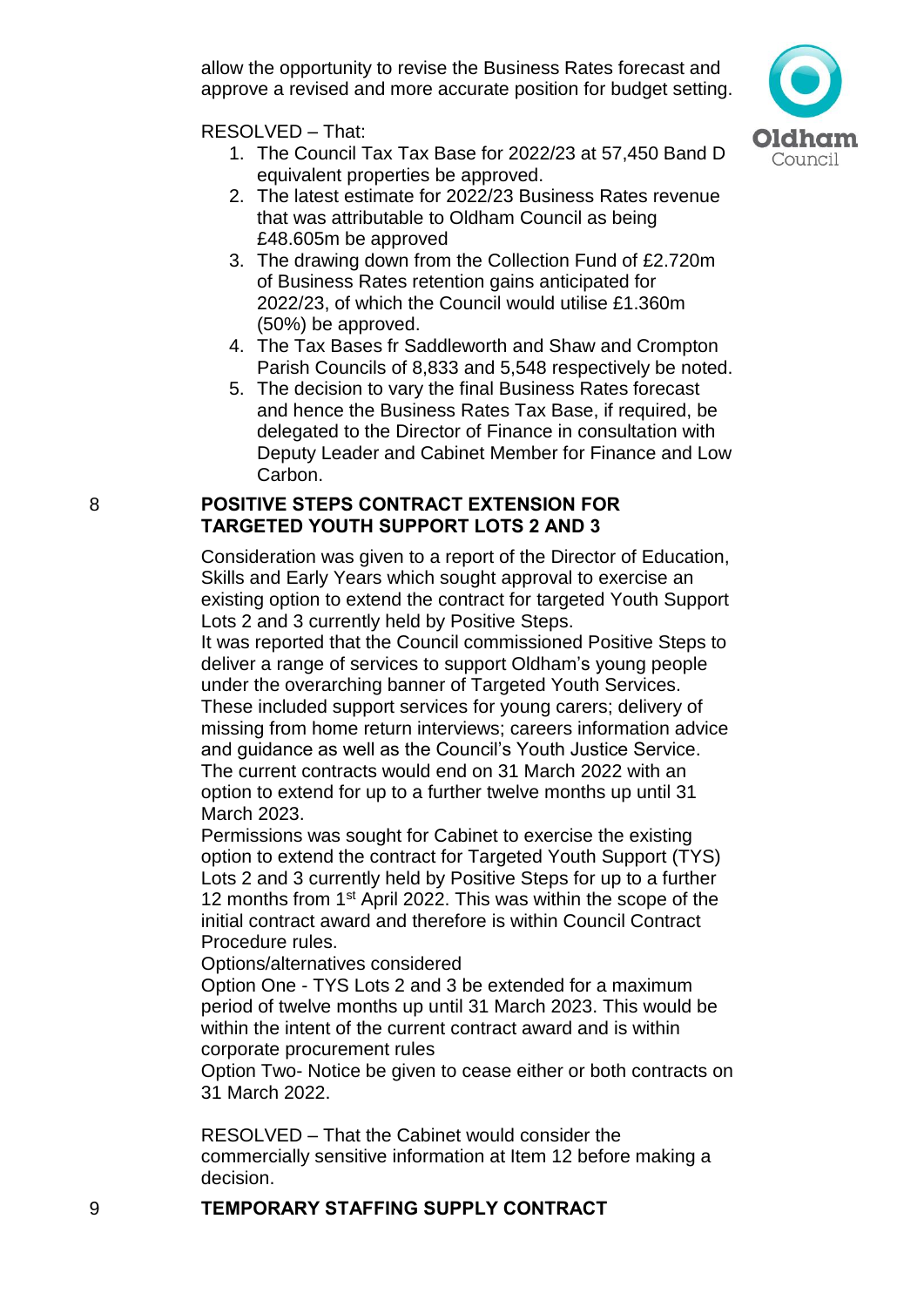Consideration was given to a report of the Director of Workforce which sought approval for the Council to re-contract for a Temporary Staffing Supply provider from the 29 January 2022 as part of an GM HR collaboration for the reasons outlined below.



It was reported that the Council was part of a Greater Manchester HR/OD Collaboration, established in 2008 and comprised the 10 Greater Manchester Local Authorities plus partners. The collaboration jointly procured a number of services one of which was the temporary staffing service.

The joint contract had been in place for 12 years and had been held by several suppliers in this time. The current supplier was REED Employment Agency. Following a stringent procurement process via the YPO Framework the contract was awarded to REED in January of 2016 for a 4-year term. In light of the pandemic and given the size of the contract and the amount of work that would be involved in a retender process, it was agreed that the contract would be extended for a further year utilising the COVID PPN which to January 2022. This provided the authorities with the ability to keep staff focused on priority COVID work and not having to deploy staff to an intensive retender process.

The report set out how the collaboration, which now consisted of Blackpool Council, Blackburn with Darwen Council, Bolton Council, Bury Council, Greater Manchester Police, Greater Manchester Combined Authority (including Fire Services), Oldham Council, Rochdale MBC, Salford City Council, Stockport MBC, Trafford Council, Warrington Borough Council and Wigan Council, had retendered the contract and selected a preferred supplier.

Option 1 – Do nothing. This was not an option and would result in the expiration of the Council's current service provision and lead to the loss of essential services to the Council.

Option 2 - Run a separate procurement process independently This would likely result in a more costly services and negate the benefits outlined in this report. This would also result in a period of service withdrawal given the timescales in which a new provider is required.

Option 3 - Join the GM HR Collaboration To contract the services of REED for the full contract period of three years (with option for a one-year extension). This would give the Council the operating model required to continue to engage temporary workers where required whilst working to reduce the reliance on agency staffing and consider alternative options.

RESOLVED – That the Cabinet would consider the commercially sensitive information contained at Item 13 of the agenda.

### 10 **URGENT ITEM -COVID-19 ADDITIONAL RELIEF FUND**

Consideration was given to a report of the Director of Finance which sought approval on the proposed approach to the administration of the COVID-19 Additional Relief Fund. It was reported that the Government had introduced a new temporary Business Rates Discretionary Relief Scheme, the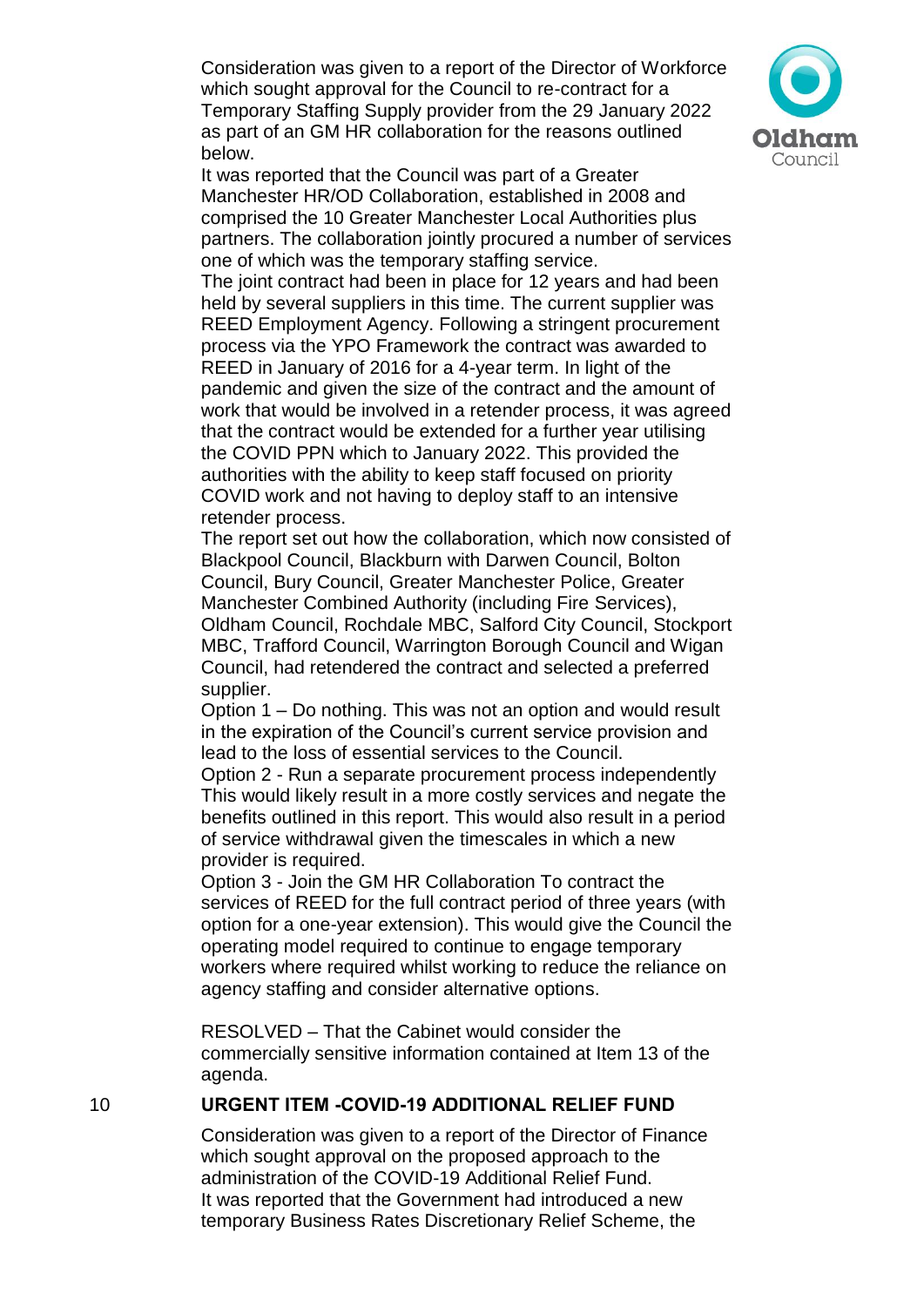COVID-19 Additional Relief Fund (CARF) and guidance for Local Authorities was issued on 15 December 2021. Oldham's allocation of the fund was £4,203,655. The scheme has been established to support those businesses impacted by the COVID- 19 pandemic and unable to adequately adapt to that impact. It was only available to reduce liability for Business Rates for the 2021/22 financial year and for those businesses who have not already received support via other relief schemes. This excluded businesses in the Retail, Leisure and Hospitality sectors and those who had received Nursery Discount. Local Authorities were required to devise a local discretionary scheme to administer this relief using existing powers under section 47 of the Local Government Finance Act 1988. The Government would re-imburse Local Authorities through Section 31 grants for expenditure properly incurred up to the funding allocation. The Government had requested that Local Authorities prioritise delivery of this support to businesses as soon as possible.

The Cabinet considered this as an urgent item due to the timeline required for implementation.

The criteria for applying for the business rate relief would be published on the Council's website.

Options/alternatives considered

Option 1 -To approve the proposed approach to the administration and delivery of the COVID- 19 Additional Relief Fund in Oldham

To delegate further decision making on the scheme, including the final allocation of the funding to the Director of Finance in consultation with the Deputy Leader and Cabinet Member for Finance and Low Carbon.

Option 2 This option would entail not utilising the Government funding available to support Oldham businesses impacted by COVID-19.

RESOLVED – That:

- 1. The proposed approach to the administration and delivery of the COVID- 19 Additional Relief Fund in Oldham be approved.
- 2. Further decision making on the scheme, including the final allocation of the funding, be delegated to the Director of Finance in consultation with the Deputy Leader and Cabinet Member for Finance and Low Carbon be approved.

### 11 **EXCLUSION OF THE PRESS AND PUBLIC**

**RESOLVED** that, in accordance with Section 100A(4) of the Local Government Act 1972, the press and public be excluded from the meeting for the following items of business on the grounds that they contain exempt information under paragraphs 3 of Part 1 of Schedule 12A of the Act, and it would not, on balance, be in the public interest to disclose the reports.

12 **POSITIVE STEPS CONTRACT EXTENSION FOR TARGETED YOUTH SUPPORT LOTS 2 AND 3.**